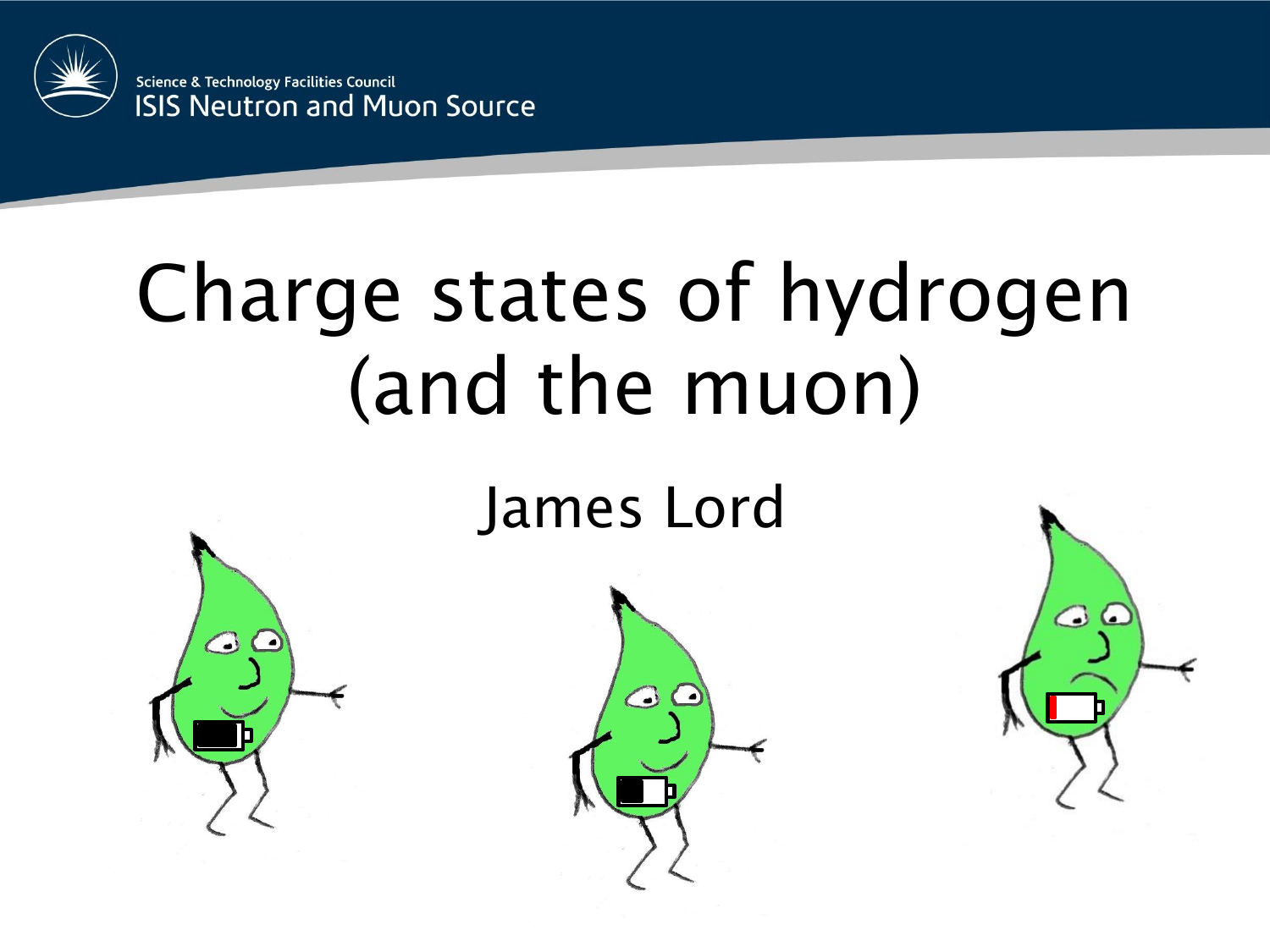### The positive muon

- Charge +e
- Point-like
- Mass  $\gg m_e$



- Looks like a hydrogen nucleus
- $\cdot$  Can bind 1 or 2 electrons to form Mu<sup>0</sup> or Mu–

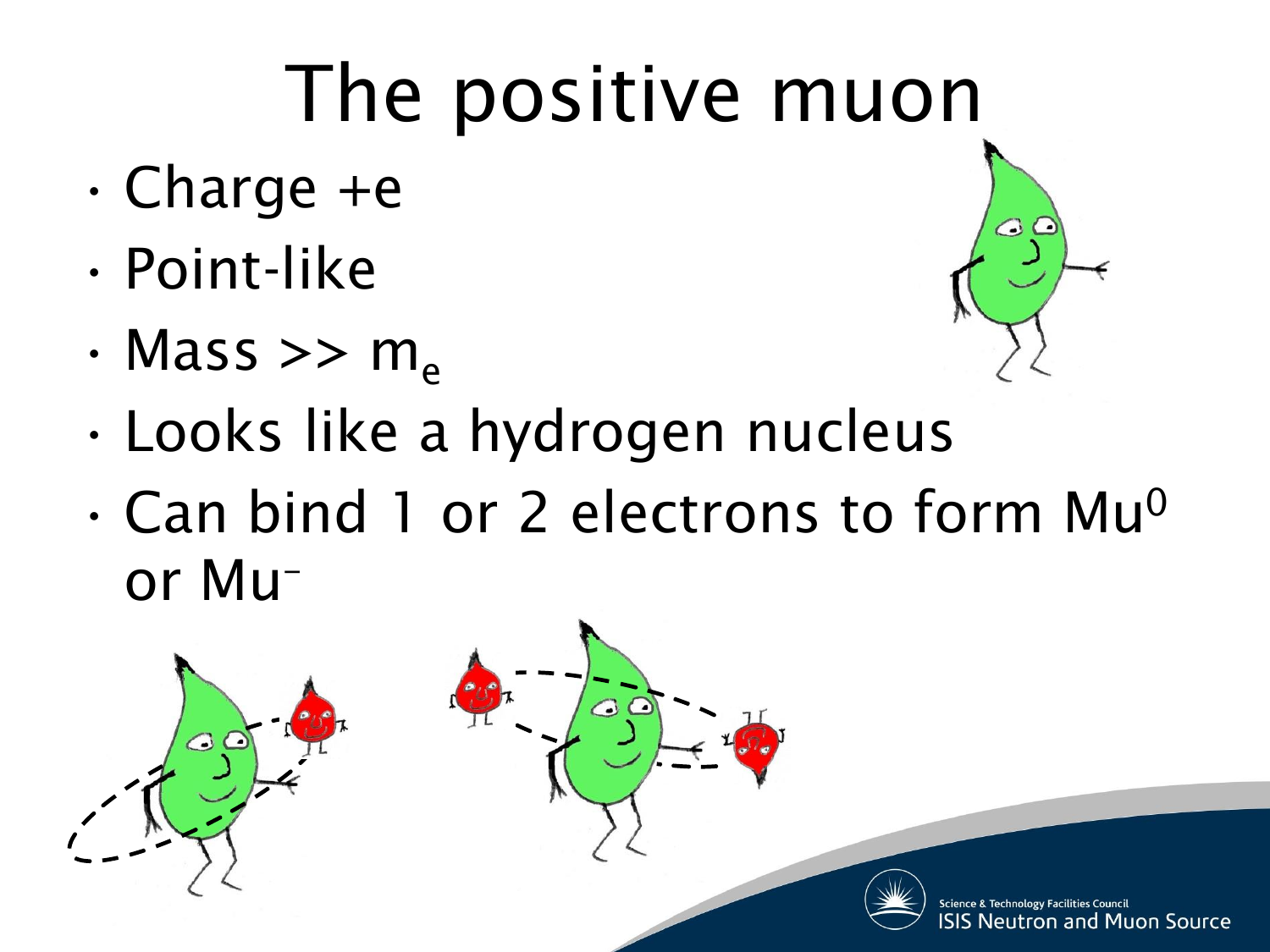# Mu<sup>+</sup> (muon without electrons)

- In vacuum or gas: just Larmor precession
- In simple solids: finds interstitial space. Dipolar coupling with nuclei
- In oxides or fluorides: finds a location with high electron density (lone pairs) to form O-Mu or F-Mu-F
- In some materials inserts into an existing bond (e.g. Si)
- Electron wavefunctions stretched to screen the muon, but still overall positively charged defect

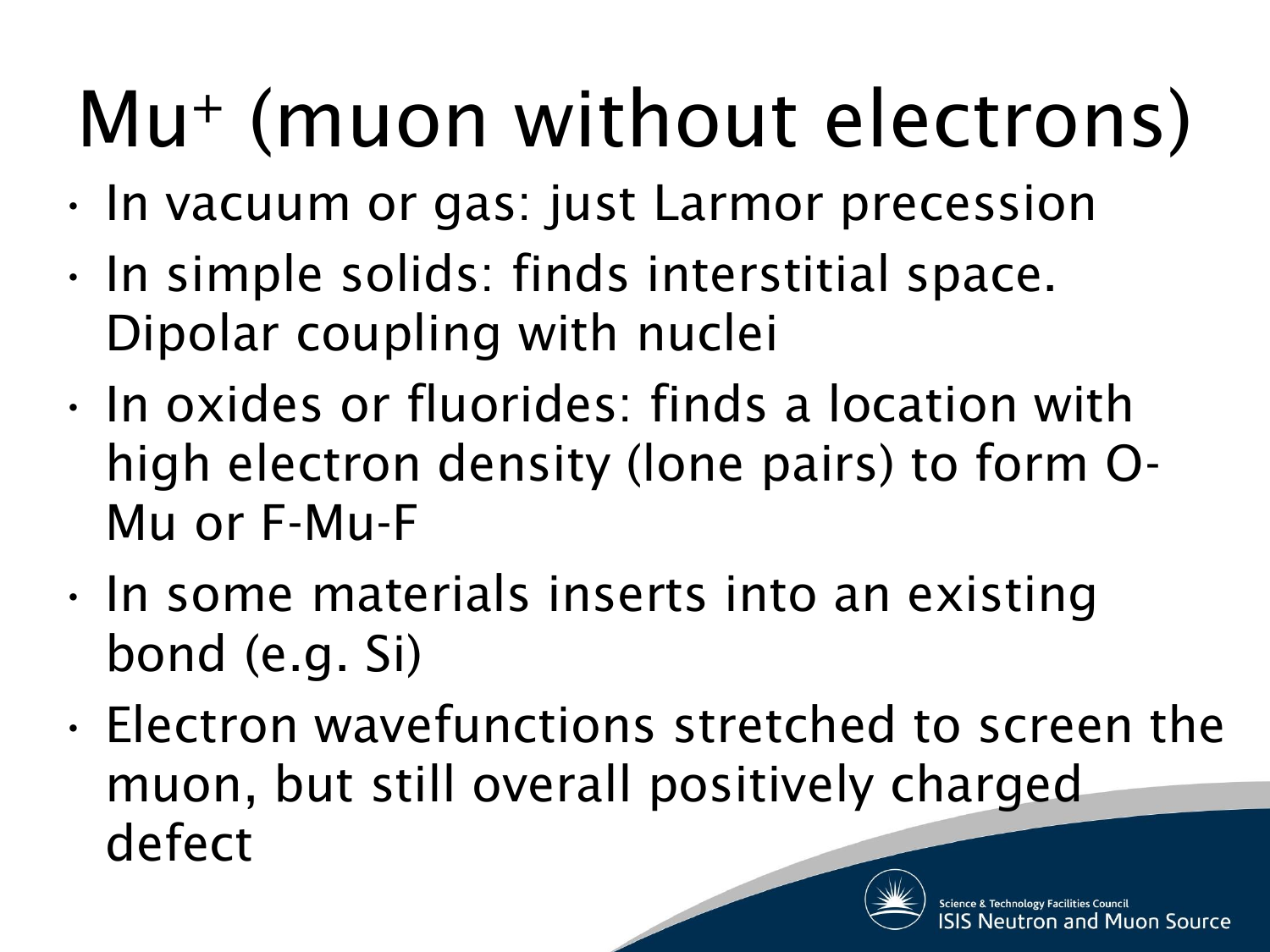# Mu<sup>0</sup> (muon and one electron)

- "Hydrogen atom"
- In vacuum or gas: hyperfine coupling A=4463.302872… MHz
	- Repolarisation in LF
	- "Triplet" precession in low TF, 1.4 MHz/Gauss
- Liquid (solvated) or solid (interstitial): some spin density spreads onto neighbouring atoms (or sometimes squeezed). A=1500-4500 MHz, nearly isotropic

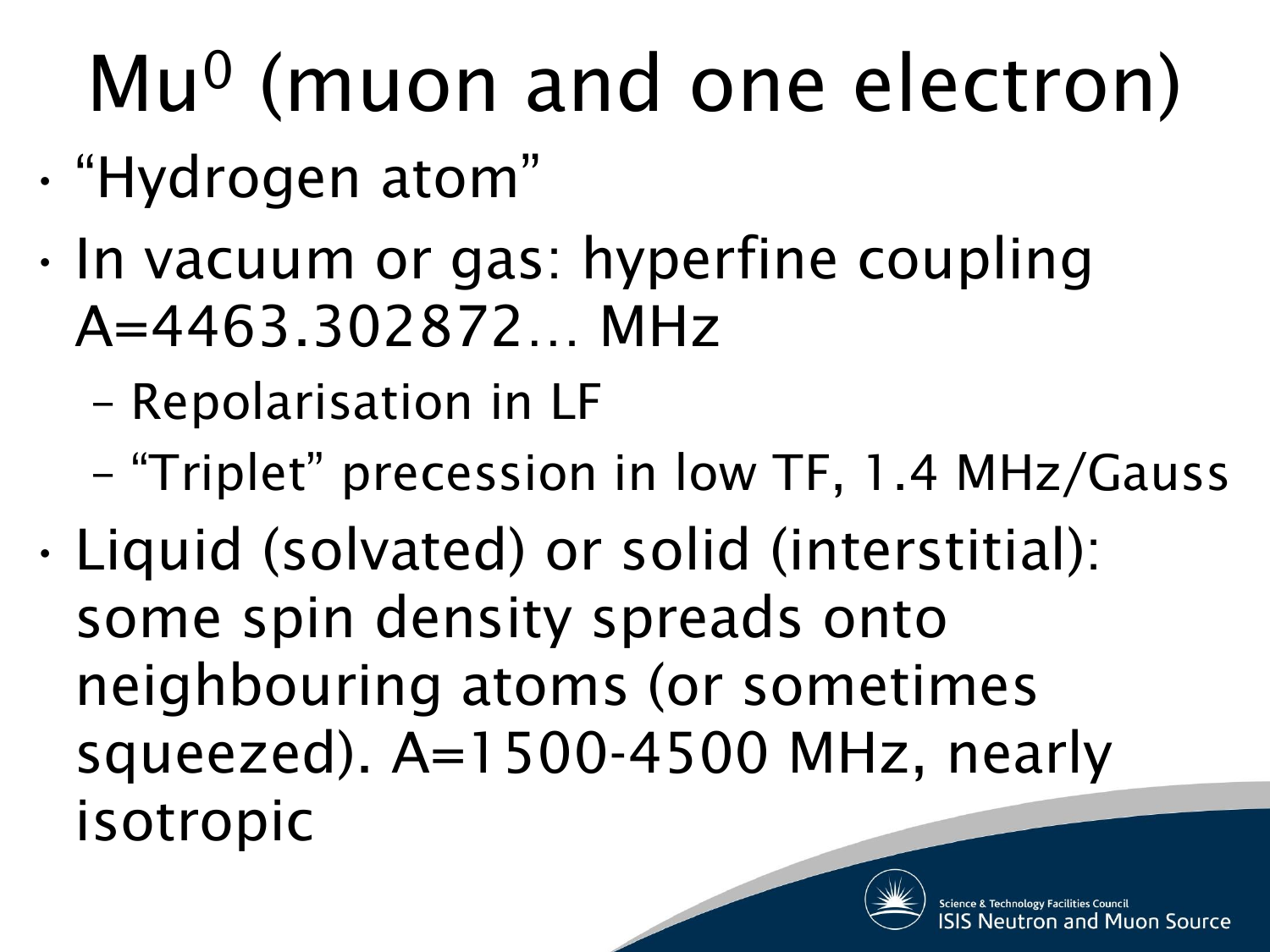# Mu<sup>0</sup> continued

- Reactions with host:
- Small molecules: attacks double bonds or rings. Forms radical.
- Lattices and polymers: attaches to bond centres or reactive atoms/bonds.
- $\cdot$  Typical A<sub>Mu</sub>=10-500 MHz, strongly anisotropic (but looks isotropic in a liquid or gas)
- Also hyperfine coupling with other nuclei in the molecule (e.g. H)

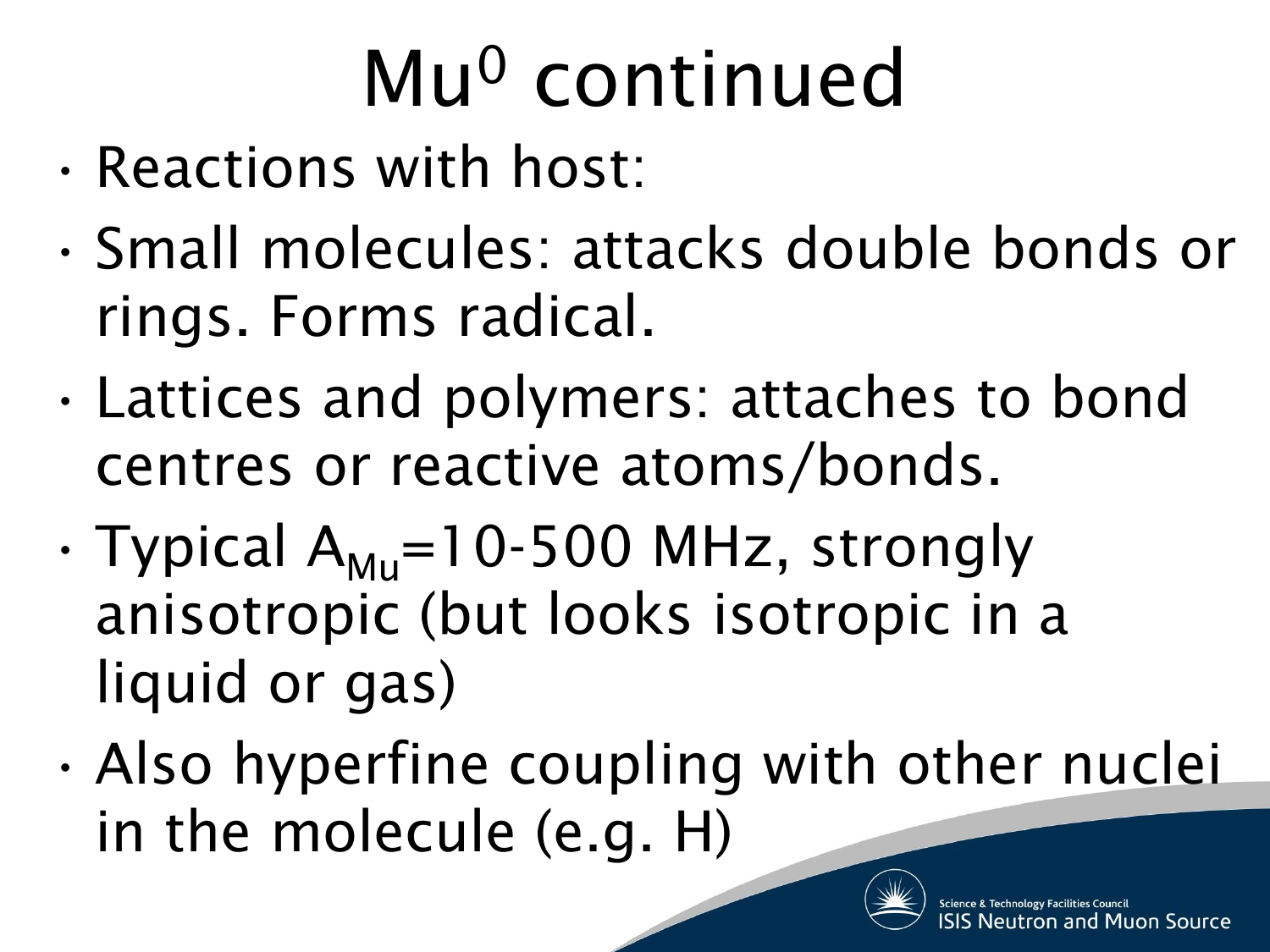## Mu– (with two electrons)

- $\cdot$  Less common than Mu<sup>+</sup> or Mu<sup>0</sup>
	- Requires source of extra electrons
- Two electrons in 1s orbital, spins paired up/down so S=0
- In vacuum or gases: spin behaves as bare muon
- In liquids or solids: finds a large interstitial space or solvation cage. Dipolar coupling to nuclei.

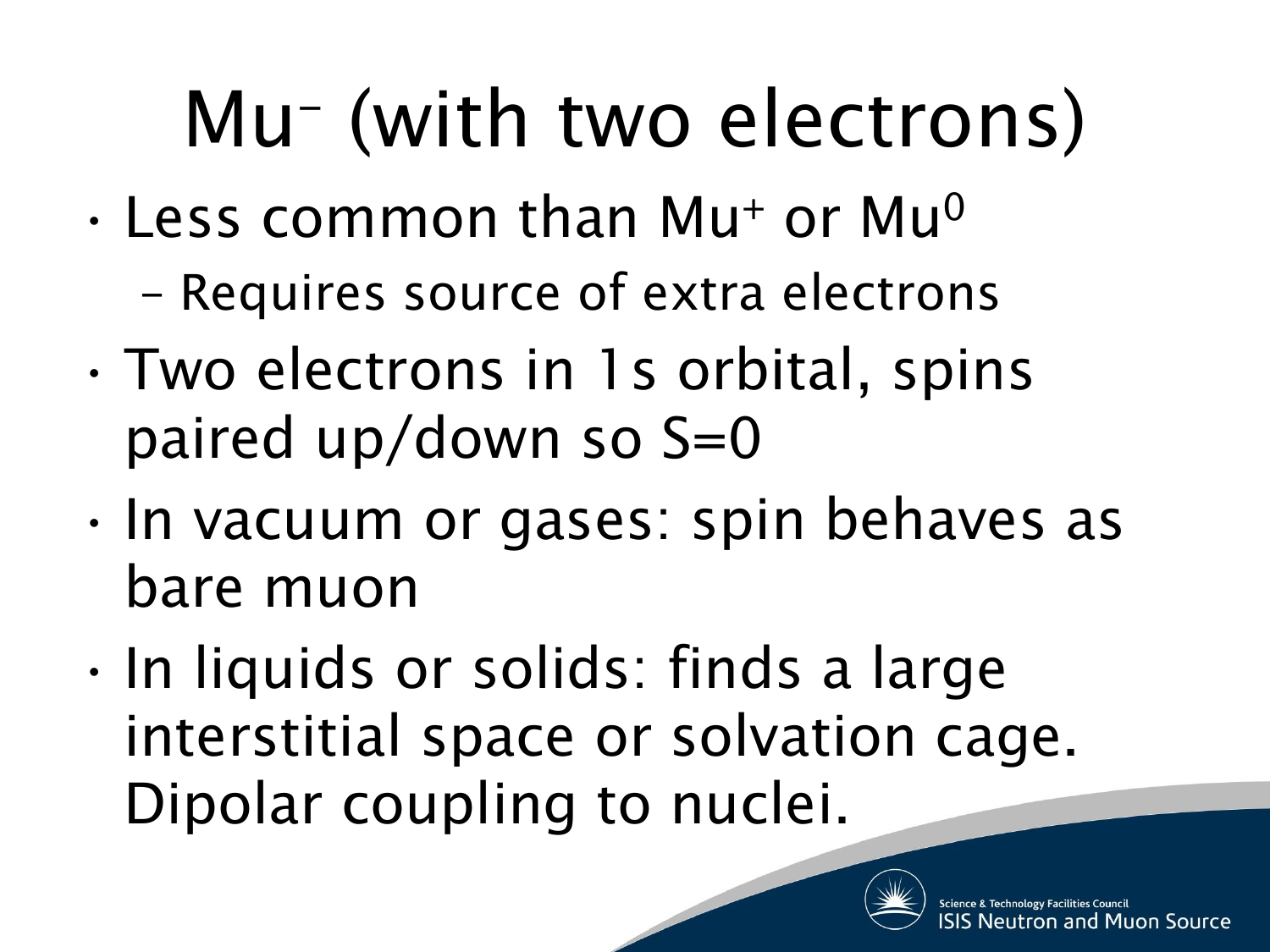# Initial charge state

- High energy muon can capture an electron from the lattice, forming Mu<sup>0</sup>
- $\cdot$  Fast Mu<sup>0</sup> then has the electron stripped off – Rapid charge cycling
- $\cdot$  Certain probability of Mu<sup>0</sup> when the muon comes to rest
- Depends on electron density, work function, implantation energy
- Usually independent of T

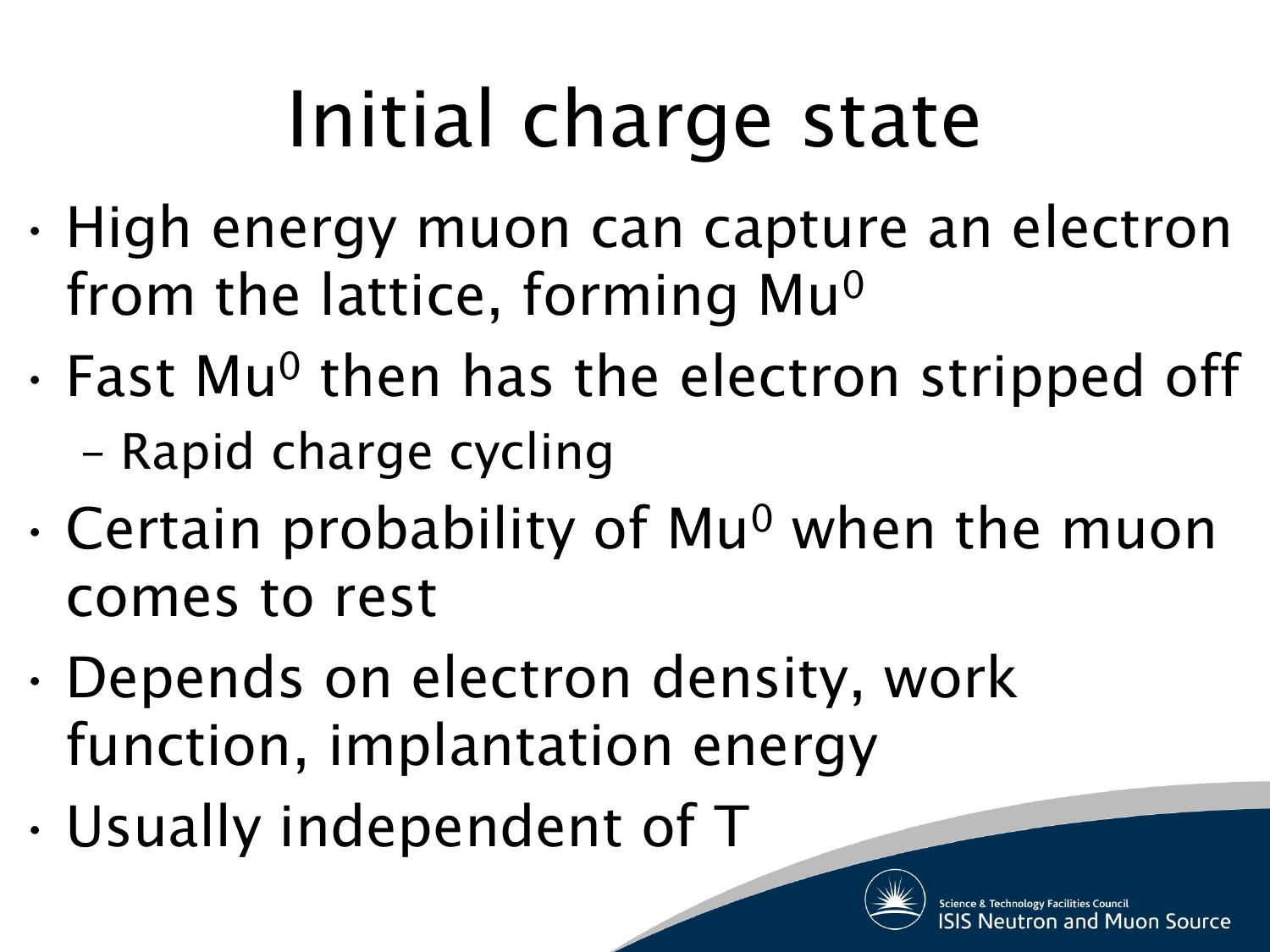### Charge state conversion

- $\cdot$  lonisation and carrier capture (e<sup>-</sup> and h<sup>+</sup>)
- Often linked to site changes
- Rapid conversion to equilibrium charge fractions at high temperature
- One-way conversion on ns timescale gives "missing fraction" and TF phase shifts
- Relaxation from subsequent charge cycling (semiconductors)
- Abstraction reactions in gases/liquids  $Mu^0 + R-X \Rightarrow Mu-X + R$ .

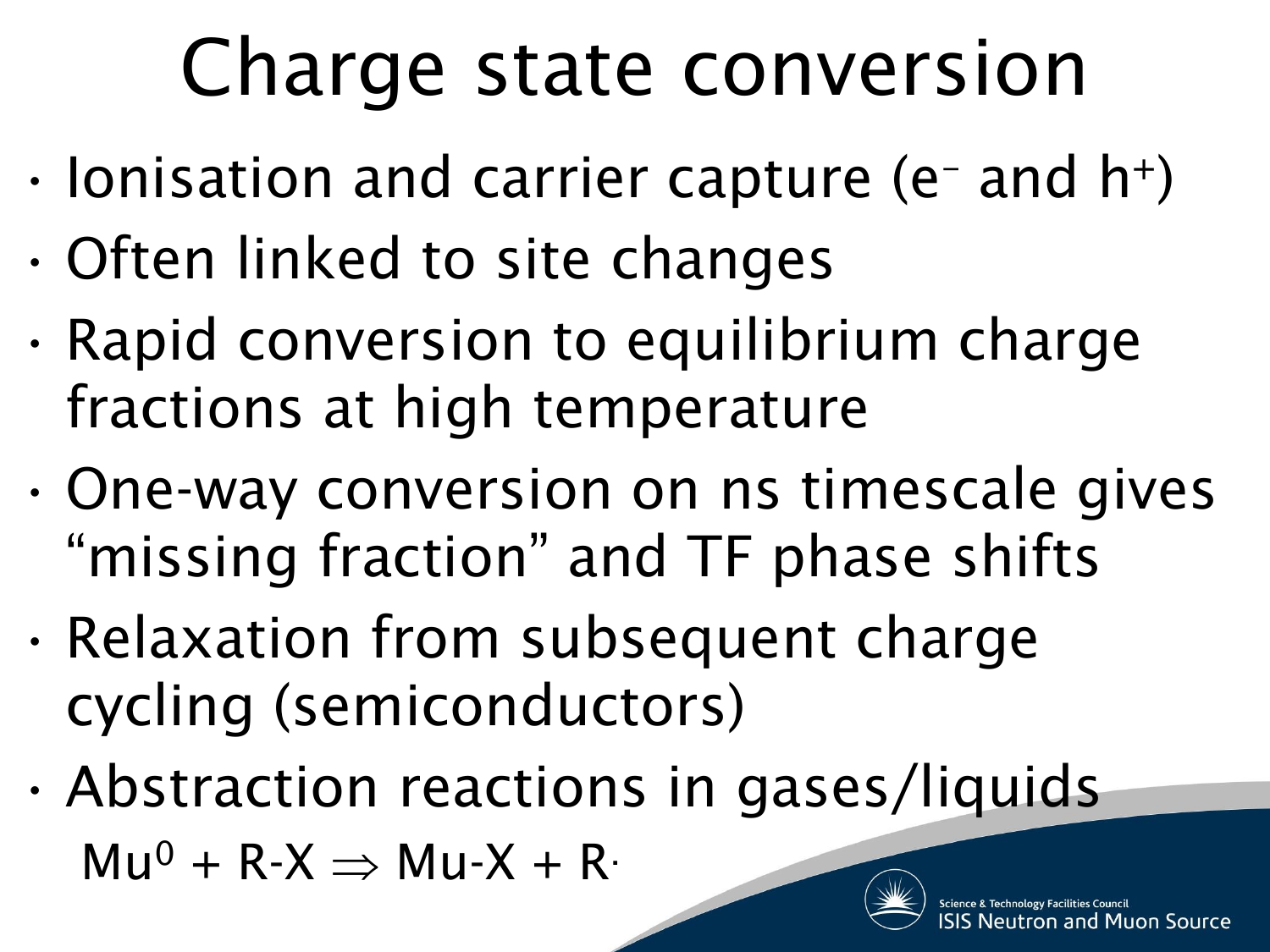## Metals

- Never see muonium in a metal why?
- Muon 1s wavefunction overlaps conduction band
- Muonium electron(s) shared with all conduction electrons in sample
- Hyperfine coupling mostly averaged away, except in poor metals where:
	- Knight shift in TF
	- Korringa relaxation

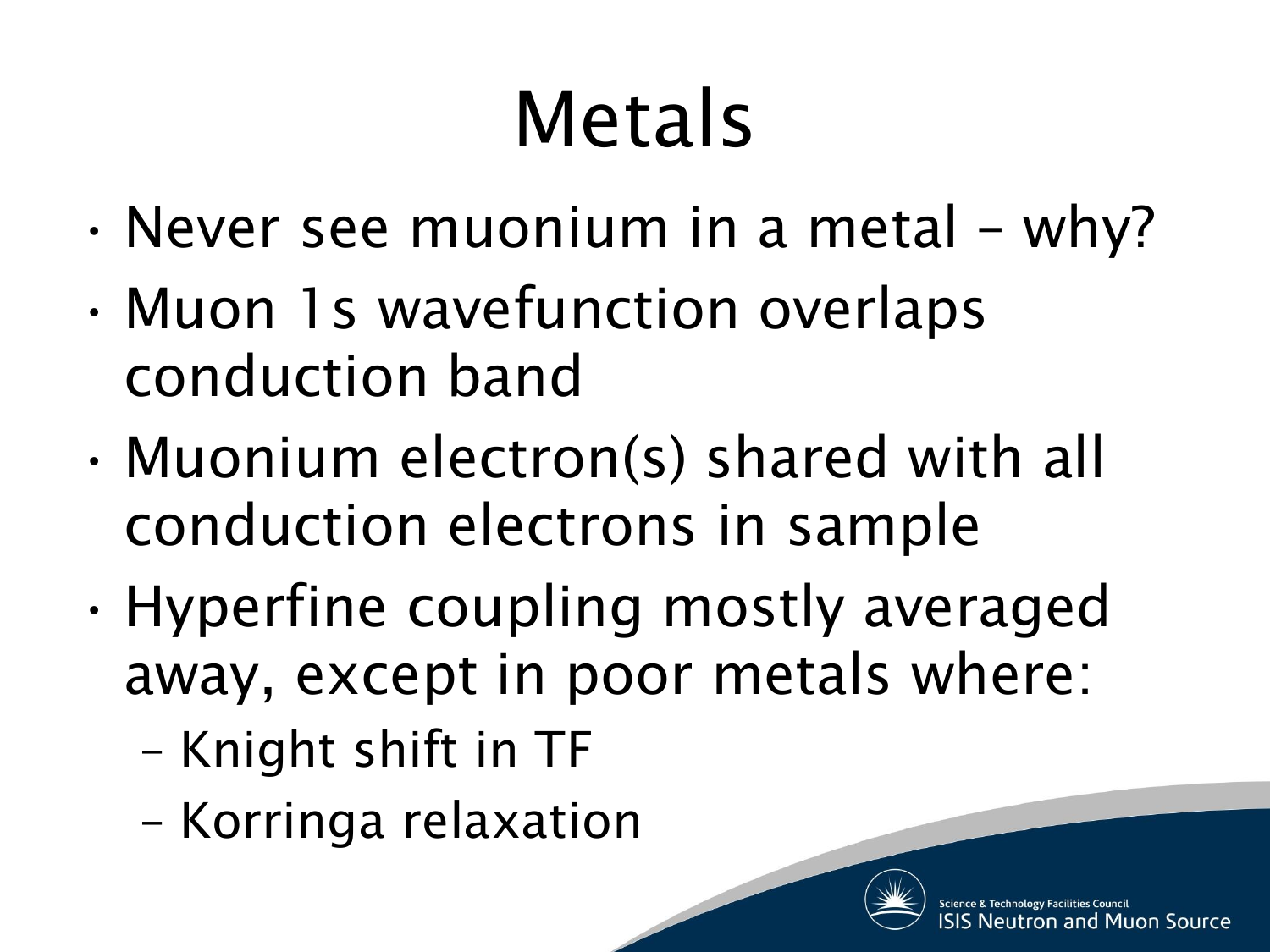#### Semiconductors

- Equilibrium charge state depends on the Fermi energy
- N-type sample: may favour Mu–
- P-type sample: favours Mu<sup>+</sup>
- $\cdot$  Intrinsic or compensated: favours Mu<sup>0</sup>
- High carrier density (high T or optically excited): rapid charge exchange

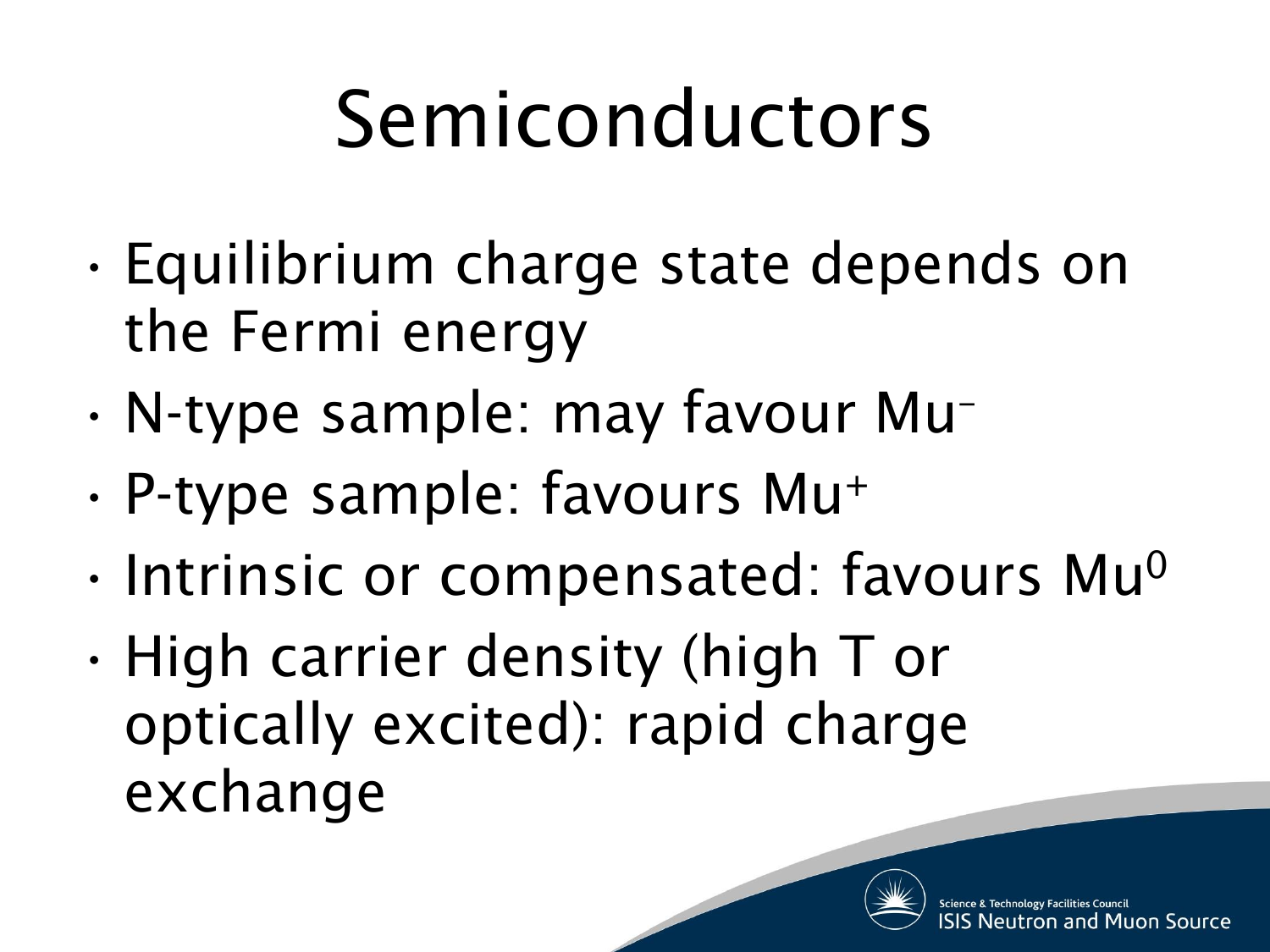#### Semiconductors

- Mu<sup>+</sup> or Mu– is a charged defect dopant
- Sometimes weakly binds a conduction band electron or hole

Science & Technology Fa

**Neutron and Muon Source** 

- Shallow Donor (or shallow acceptor)
- Low hyperfine coupling <1MHz
- Readily ionised at T>10-30K

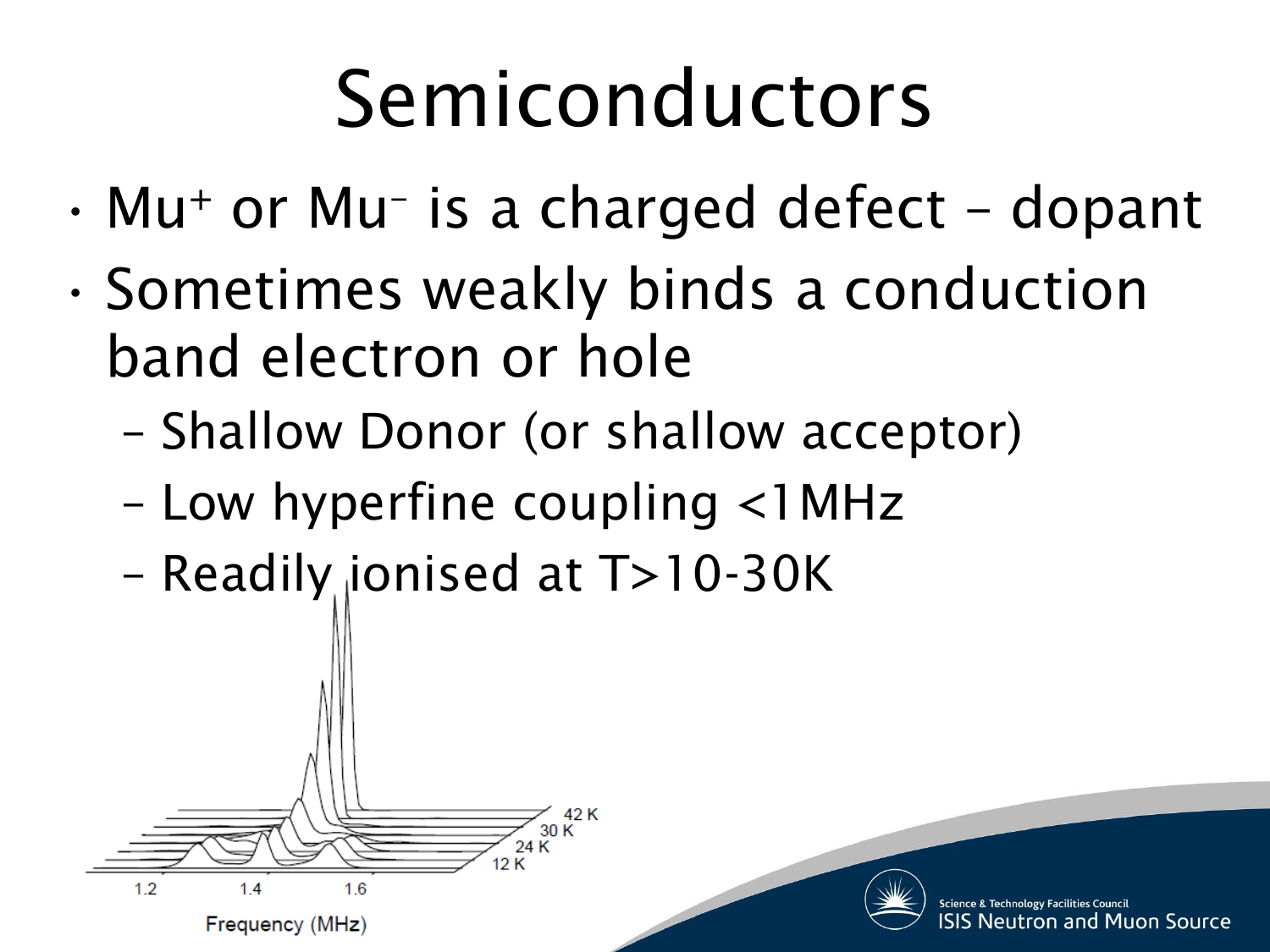# Identifying charge states

- TF20 initial amplitude
- LF Repolarisation
- TF2 Muonium triplet signal
	- Only where there are no nuclear moments
- TF Phase shifts with temperature
	- and amplitude varying with B



Science & Technology Facilities Council

ISIS Neutron and Muon Source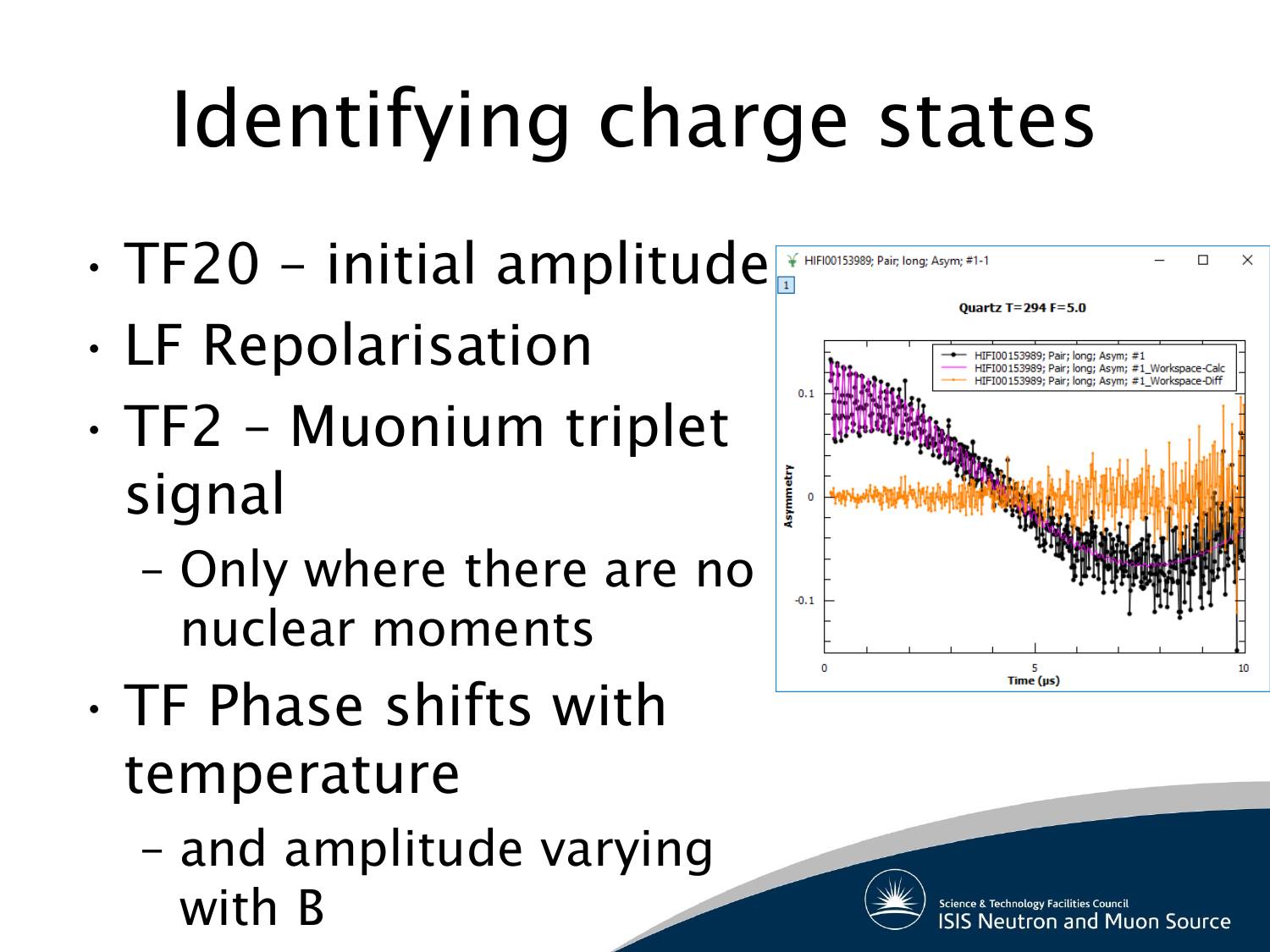# Influencing charge states

Initial charge state fractions normally fixed based on the material

- E-fields: sweep radiolytic electrons/holes away from the muon
- Light: provide more electrons/holes
- Doping: n-type or p-type sample
- Solutions: change the solvent
- Low energy muons: few radiolytic electrons formed